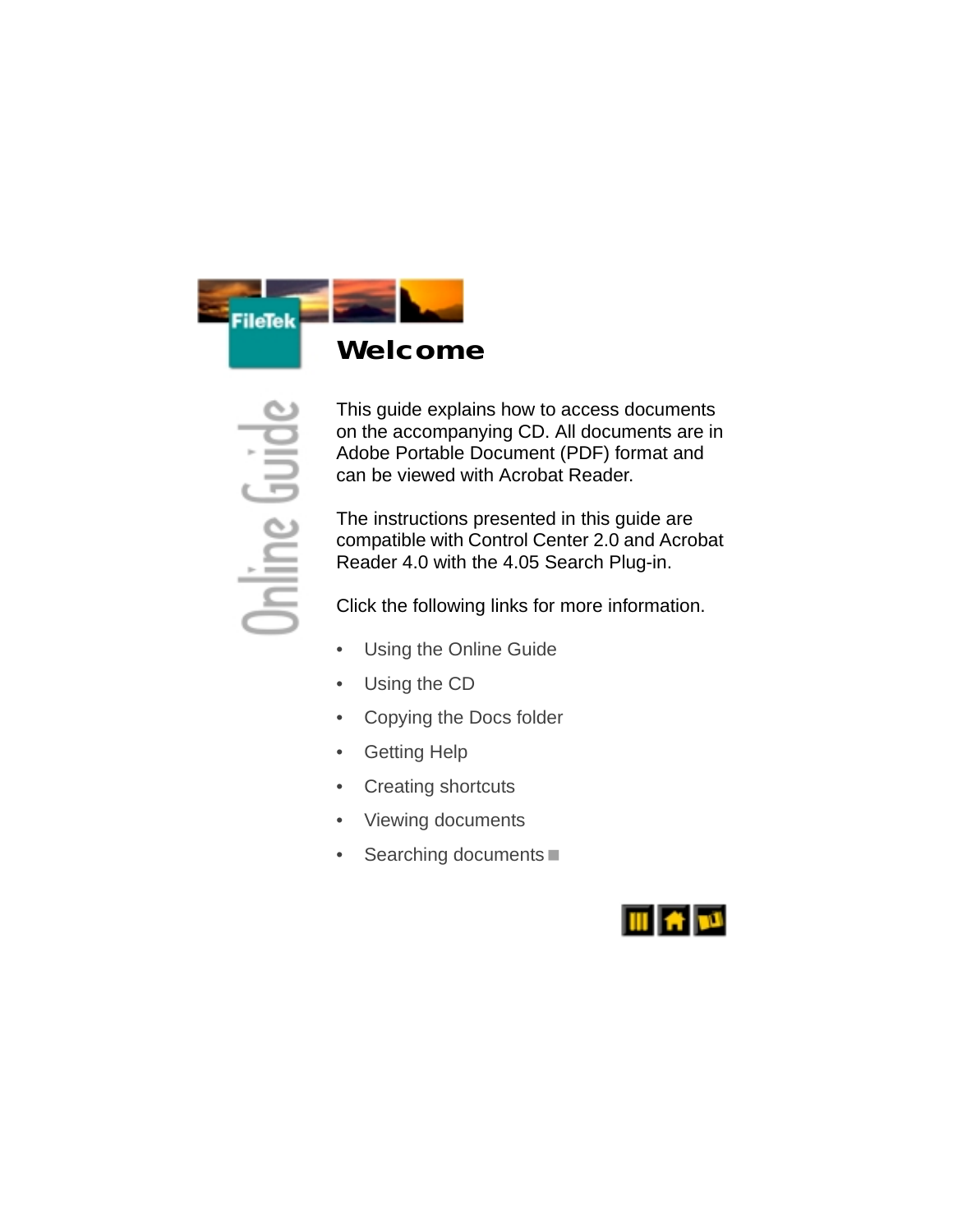

# <span id="page-1-0"></span>**Using the Online Guide**

Use the following navigational aids to move through this guide. The four arrow buttons below are part of the Acrobat interface.



These three navigational aids appear at the bottom of every page.

Return to this page. Go to the contents page. Go to the documents page.

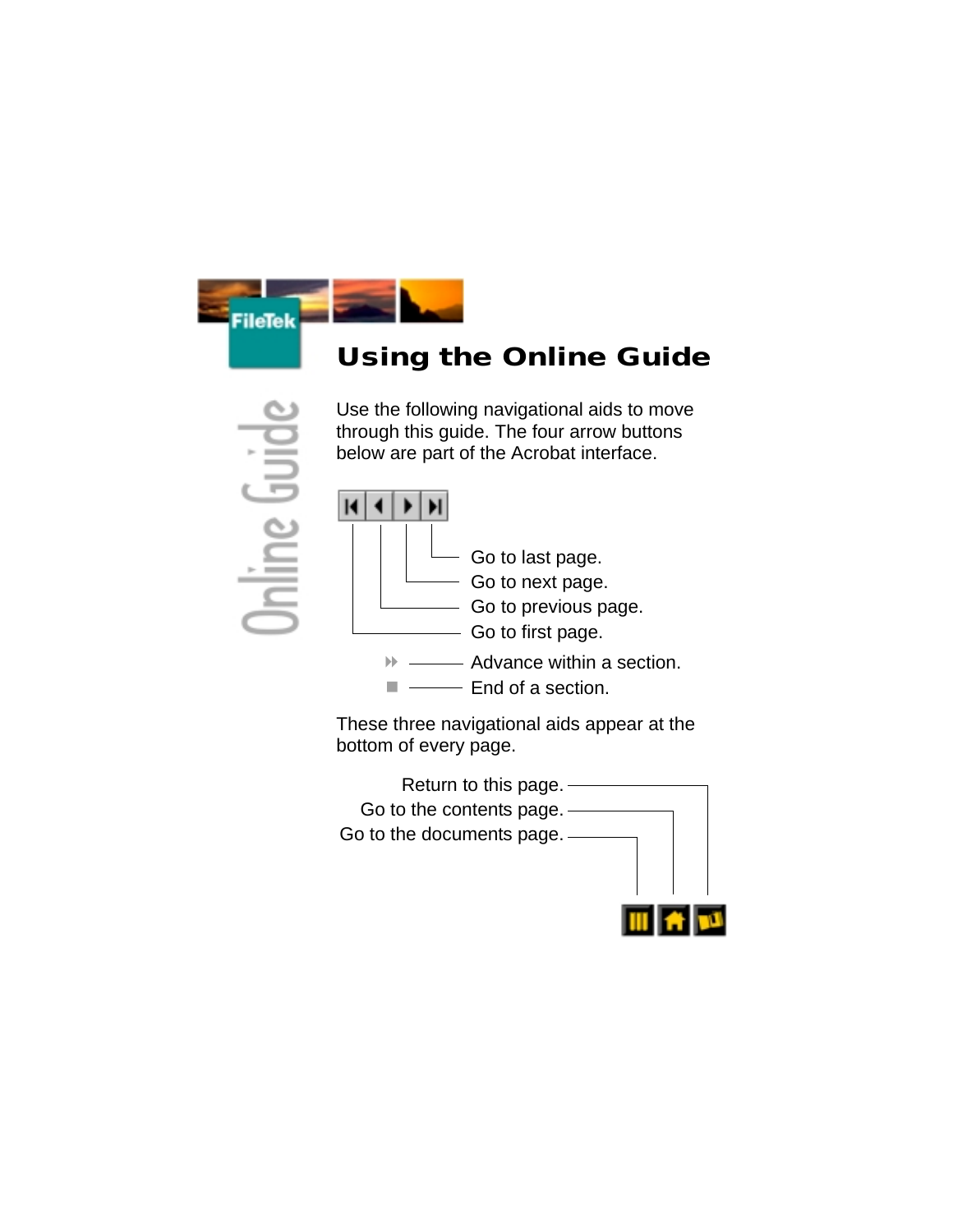

<span id="page-2-0"></span>The Docs directory on this CD contains user documents in the following folders:

- CCxx contains documents for a specific Control Center release
- SMxx contains documents for a specific StorHouse/SM release
- RMxx contains documents for a specific StorHouse/RM release

From the Adobe Acrobat Reader, click Open on the File menu and navigate to the document you want to read.

Or, use Windows Explorer to locate the file on the CD. Then double-click the file to open it.

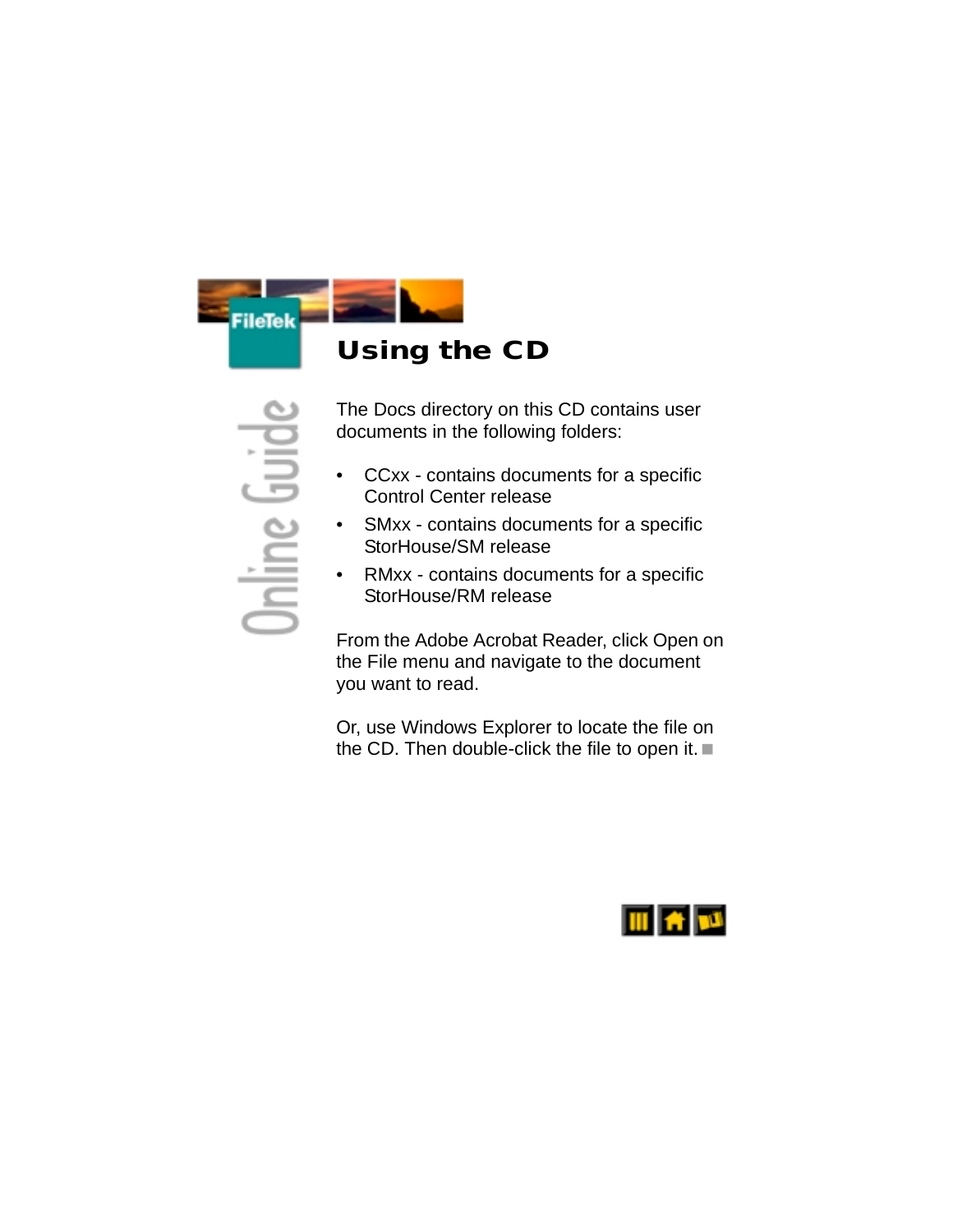

<span id="page-3-0"></span>Control Center includes comprehensive help about the Control Center framework, the Control Center administration software, and any optional Control Center modules, such as StorHouse/Performance Monitor or CCAdmin, that you have installed.

To access help, click Help on the Control Center menu bar. Then choose "CC Contents and Index" and select the topics that you want.

You can access context sensitive help from any Control Center dialog box by clicking the ? in the upper right corner of the dialog box. Then click the dialog box topic that requires help, and explanatory text will pop up.

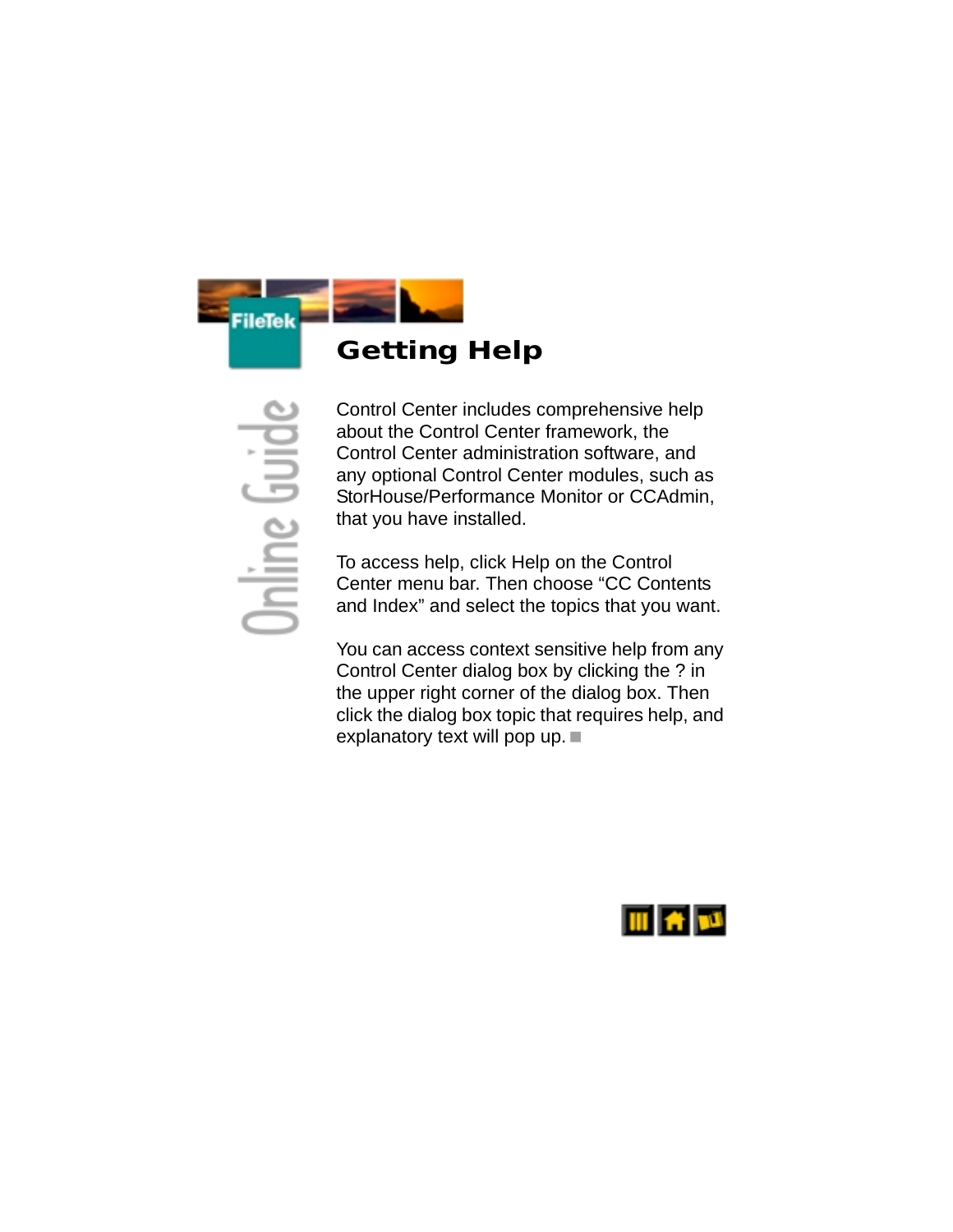

### <span id="page-4-0"></span>**Viewing Documents**

Click one of the following product releases to view related documents. For example, click Control Center 2.0 to view the Control Center documents for that release.

- [Control Center Release 2](#page-5-0)
- [StorHouse/SM Release 5.1](#page-6-0)
- [StorHouse/SM Release 5.2](#page-8-0)
- [StorHouse/RM Release 2.2a](#page-10-0)
- [StorHouse/RM Release 2.3](#page-11-0)

To return to this guide from a document, click the first entry (called Online Guide) in the document's bookmark list.

If the bookmark list does not display, then select View Bookmarks on the Acrobat Reader Windows menu.

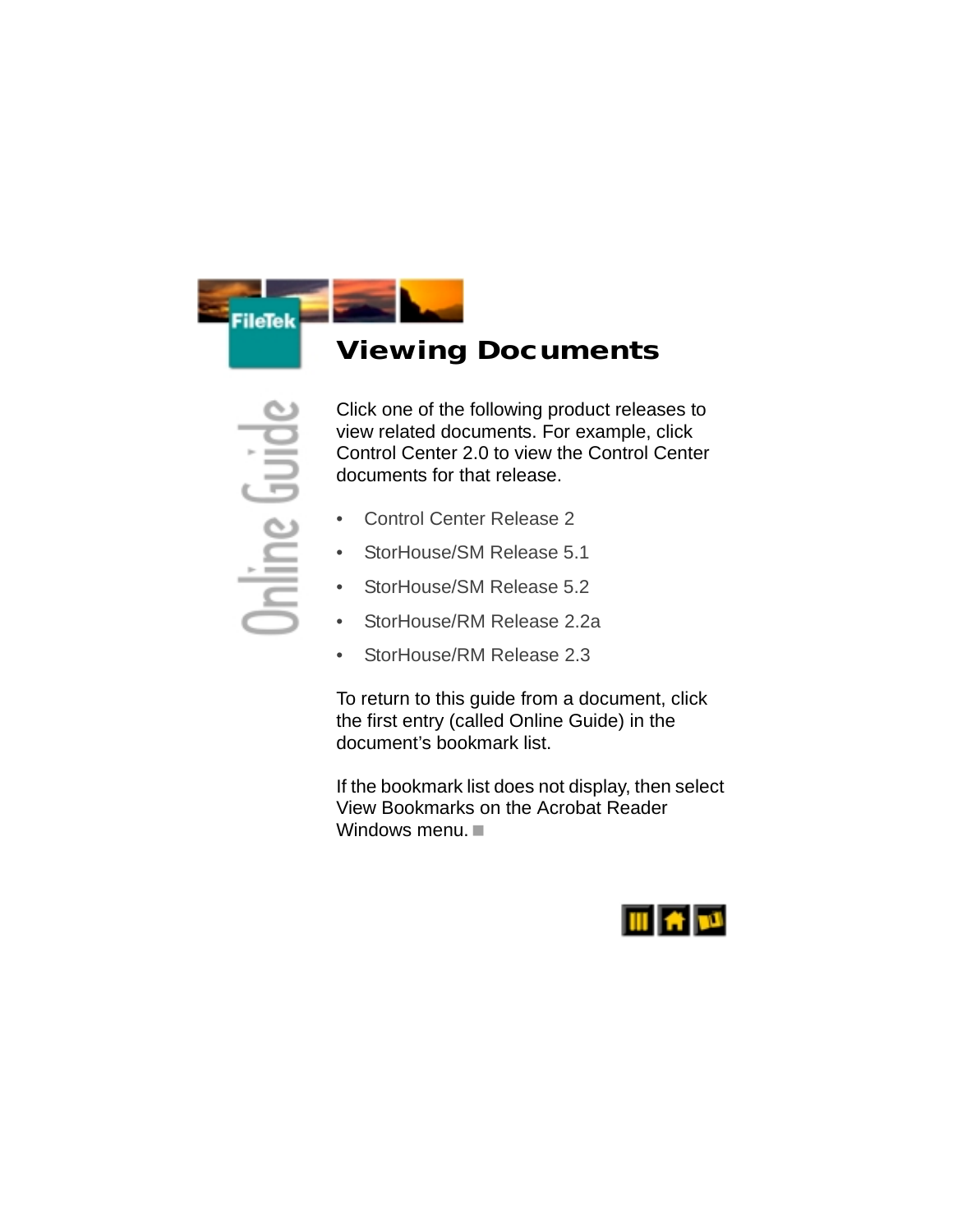

# <span id="page-5-0"></span>**Control Center 2**

Click any document to view it.

- [Getting Started with Control Center](#page-0-0)
- [Getting Started with StorHouse/Admin](#page-0-0)
- [Getting Started with StorHouse/Perfor](#page-0-0)[mance Monitor](#page-0-0)
- **[Control Center Glossary](#page-0-0)**
- [System Administrator's Quick Reference](#page-0-0)
- [Database Administrator's Quick Reference](#page-0-0)
- [System Operator's Quick Reference](#page-0-0)

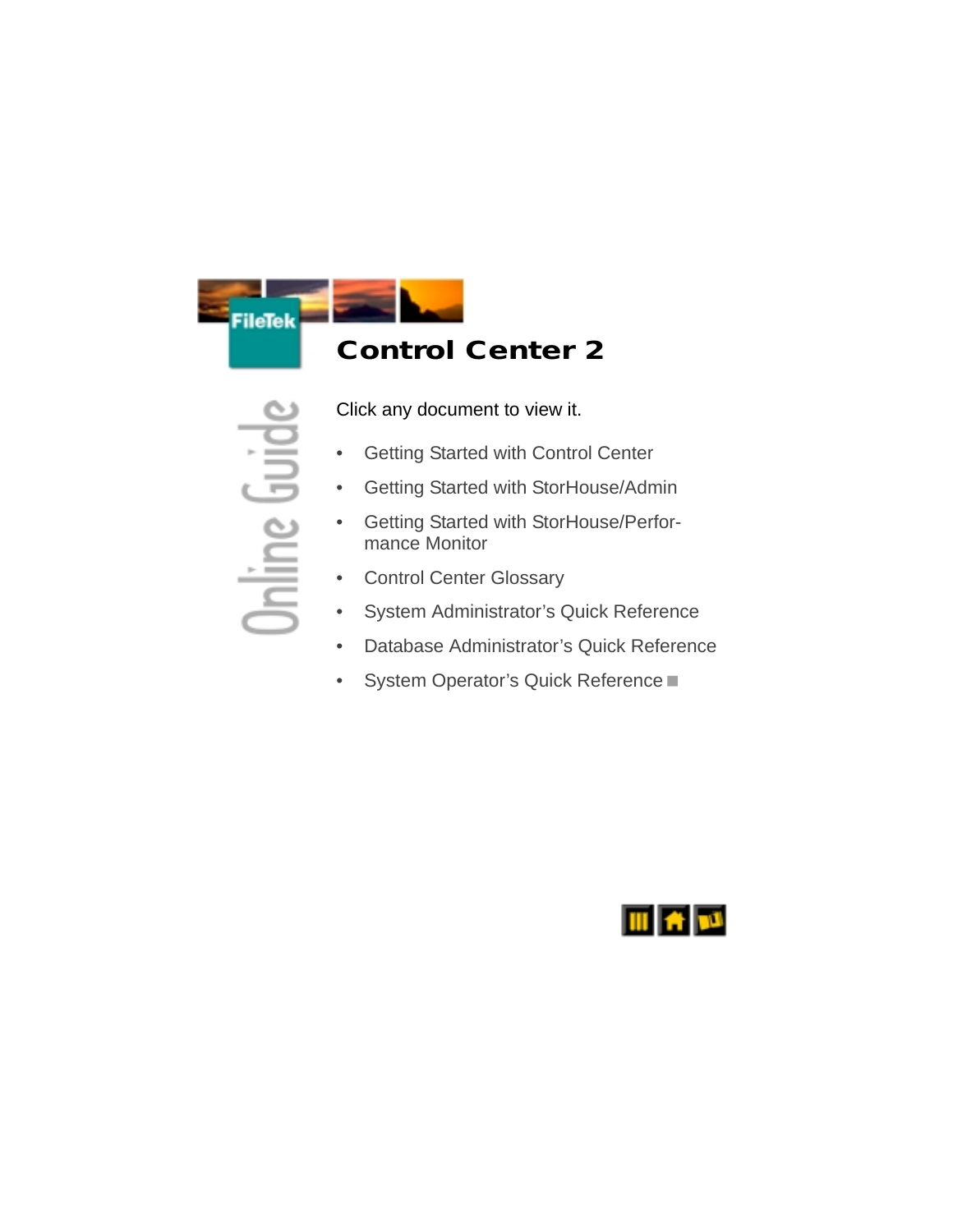

# <span id="page-6-0"></span>**StorHouse/SM 5.1**

Click any document to view it.

### All Hosts

- [Command Language Reference](#page-0-0)
- [Concepts and Facilities](#page-0-0)
- **[Glossary](#page-0-0)**
- [Introduction to the User Document Set](#page-0-0)
- [Messages and Codes Manual](#page-0-0)
- [Release Notes](#page-0-0)
- [System Administrator's Guide](#page-0-0)
- [System Operator's Guide](#page-0-0)
- [User Log Format](#page-0-0) >>

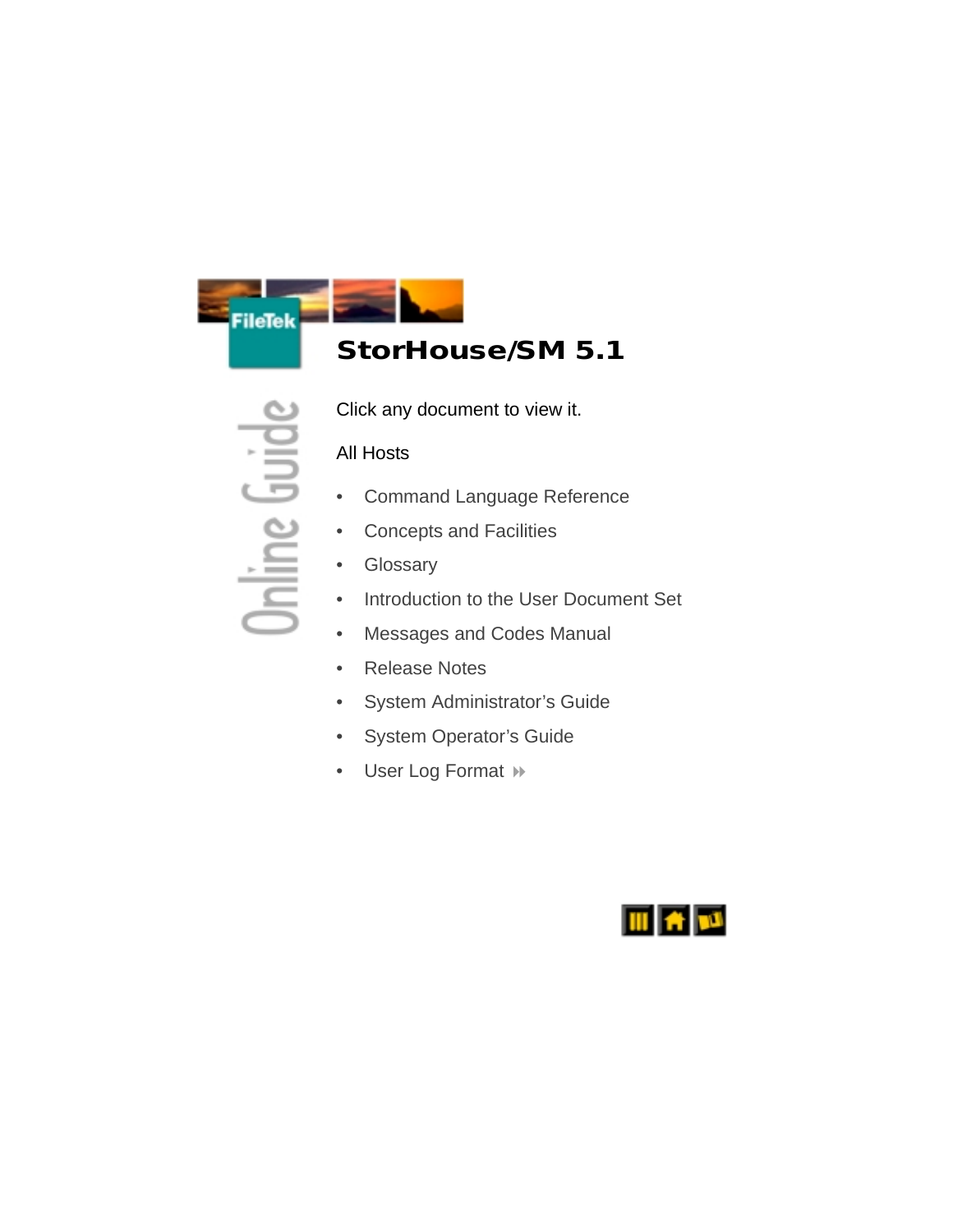

### **StorHouse/SM 5.1(cont.)**

#### <span id="page-7-0"></span>MVS Hosts

- [Callable Interface Programmer's Guide](#page-0-0)
- [File Information Display Utility User's Guide](#page-0-0)
- [Host Software Installation and Operations](#page-0-0)
- [OpticalVSAM Reference Guide](#page-0-0)

#### Non-MVS Hosts

- [Generic Callable Interface Programmer's](#page-0-0)  Guide
- [Host Software Installation Guide for UNIX](#page-0-0)  [Hosts](#page-0-0) **II**

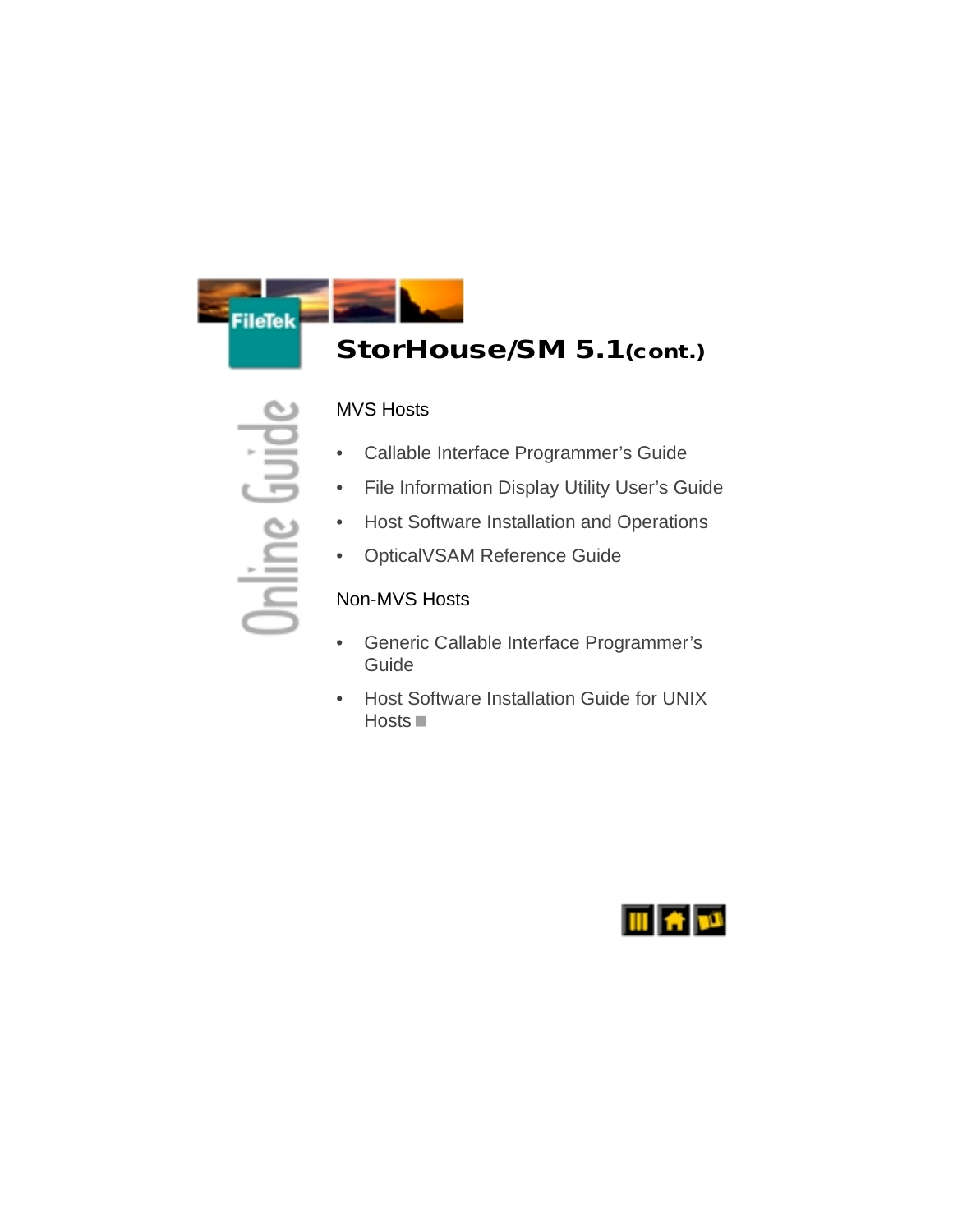

# <span id="page-8-0"></span>**StorHouse/SM 5.2**

Click any document to view it.

### All Hosts

- [Command Language Reference](#page-0-0)
- [Concepts and Facilities](#page-0-0)
- **[Glossary](#page-0-0)**
- [Introduction to the User Document Set](#page-0-0)
- [Messages and Codes Manual](#page-0-0)
- [System Operator's Guide](#page-0-0)
- [Release Notes](#page-0-0)
- [System Administrator's Guide](#page-0-0)
- [User Log Format](#page-0-0) >>

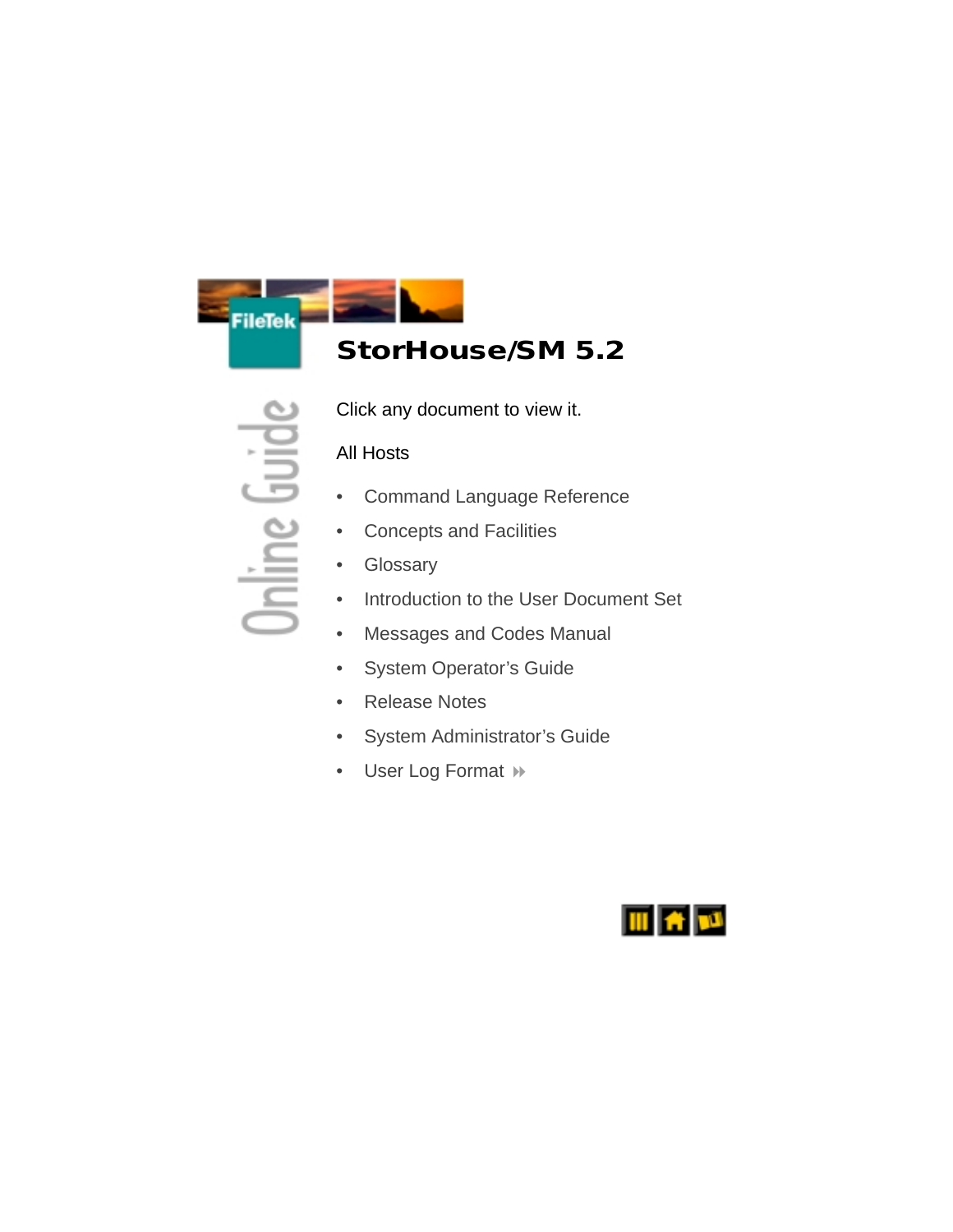

### **StorHouse/SM 5.2 (cont.)**

#### <span id="page-9-0"></span>MVS Hosts

- [Callable Interface Programmer's Guide](#page-0-0)
- [File Information Display Utility User's Guide](#page-0-0)
- [Host Software Installation and Operations](#page-0-0)
- [OpticalVSAM Reference Guide](#page-0-0)

#### Non-MVS Hosts

- [Generic Callable Interface Programmer's](#page-0-0)  Guide
- [Host Software Installation Guide for UNIX](#page-0-0)  [Hosts](#page-0-0) **II**

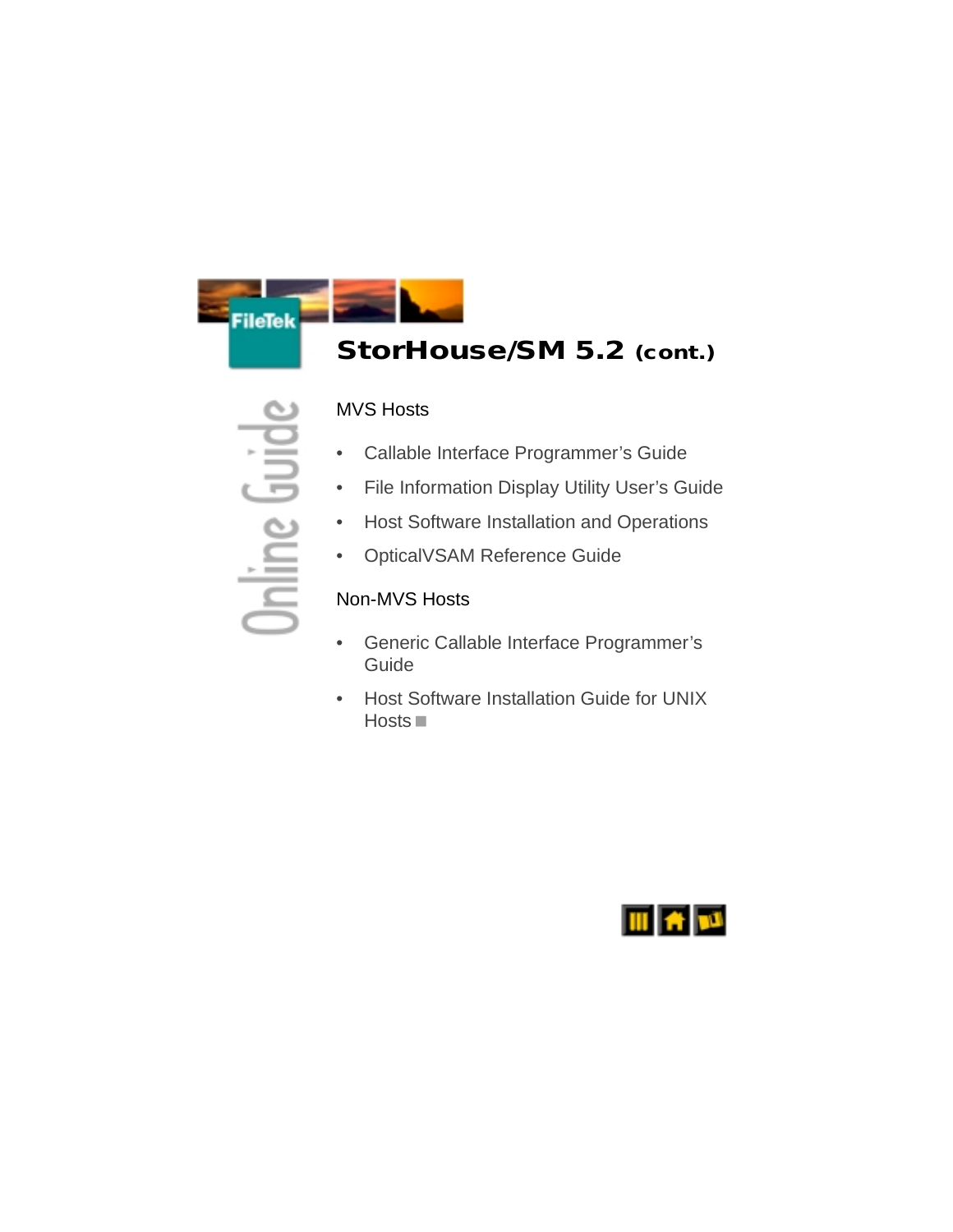

# <span id="page-10-0"></span>**StorHouse/RM 2.2a**

Click any document to view it.

- [StorHouse ESQL](#page-0-0)
- **[FTP Data Loader](#page-0-0)**
- [FTP Data Unloader](#page-0-0)
- [StorHouse/RM Glossary](#page-0-0)
- [MVS Data Loader Utility](#page-0-0)
- [Release Notes, StorHouse/RM 2.2](#page-0-0)
- [Database Administration Guide](#page-0-0)
- [StorHouse/RM Concepts](#page-0-0)
- [StorHouse SQL Reference](#page-0-0)
- [StorHouse SQL Quick Reference](#page-0-0)
- [Release Notes, StorHouse/RM 2.2a](#page-0-0)
- [Technical Update, StorHouse/RM 2.2a](#page-0-0)
- [Metadata Conversion Manual](#page-0-0)

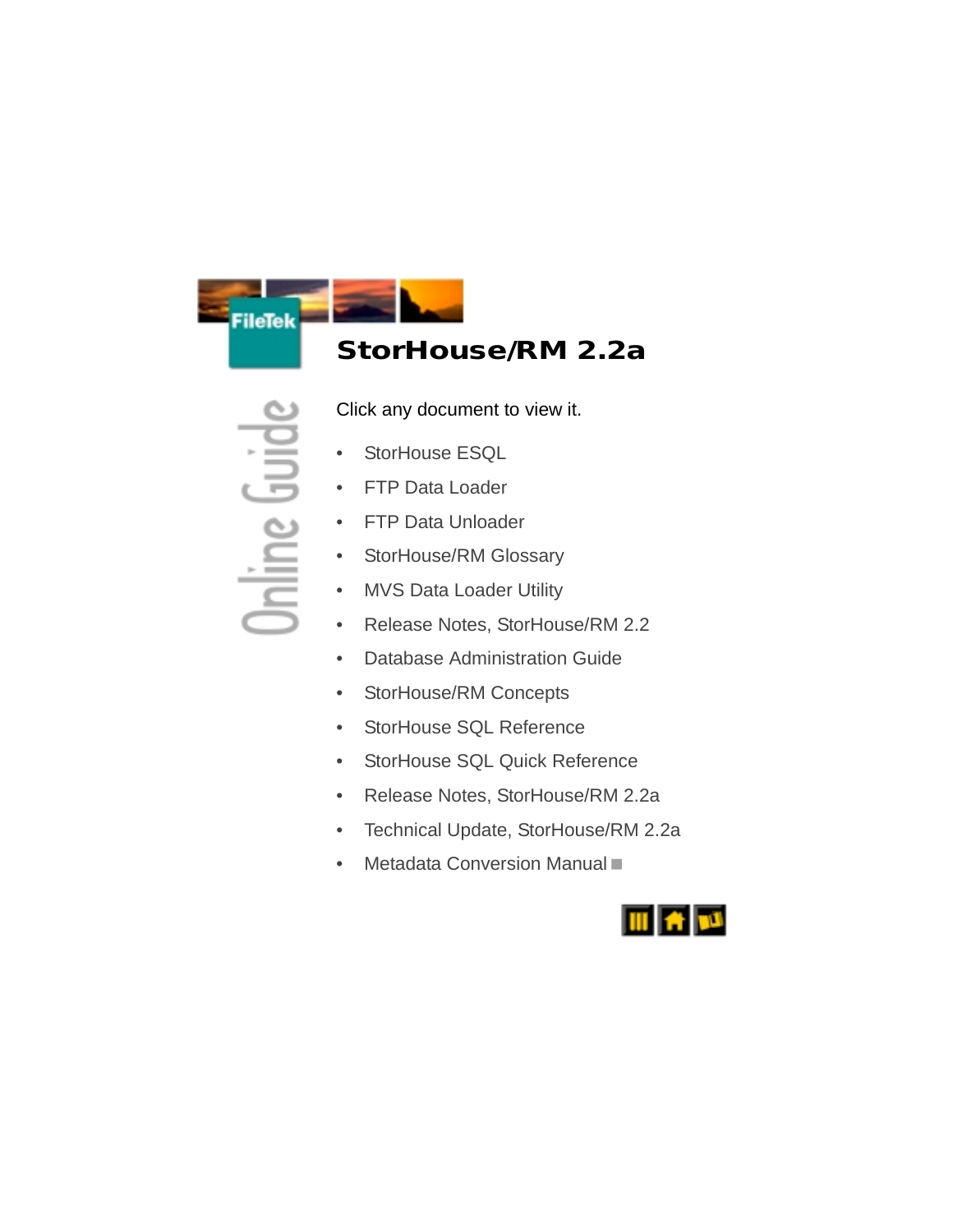

# <span id="page-11-0"></span>**StorHouse/RM 2.3**

Click any document to view it.

- [StorHouse ESQL](#page-0-0)
- [FTP Data Loader](#page-0-0)
- [FTP Data Unloader](#page-0-0)
- [StorHouse/RM Glossary](#page-0-0)
- [MVS Data Loader Utility](#page-0-0)
- [Release Notes](#page-0-0)
- [Database Administration Guide](#page-0-0)
- [StorHouse/RM Concepts](#page-0-0)
- [StorHouse SQL Reference](#page-0-0)
- [StorHouse SQL Quick Reference](#page-0-0)
- [Metadata Conversion Manual](#page-0-0)
- [StorHouse/RM Technical Update](#page-0-0)

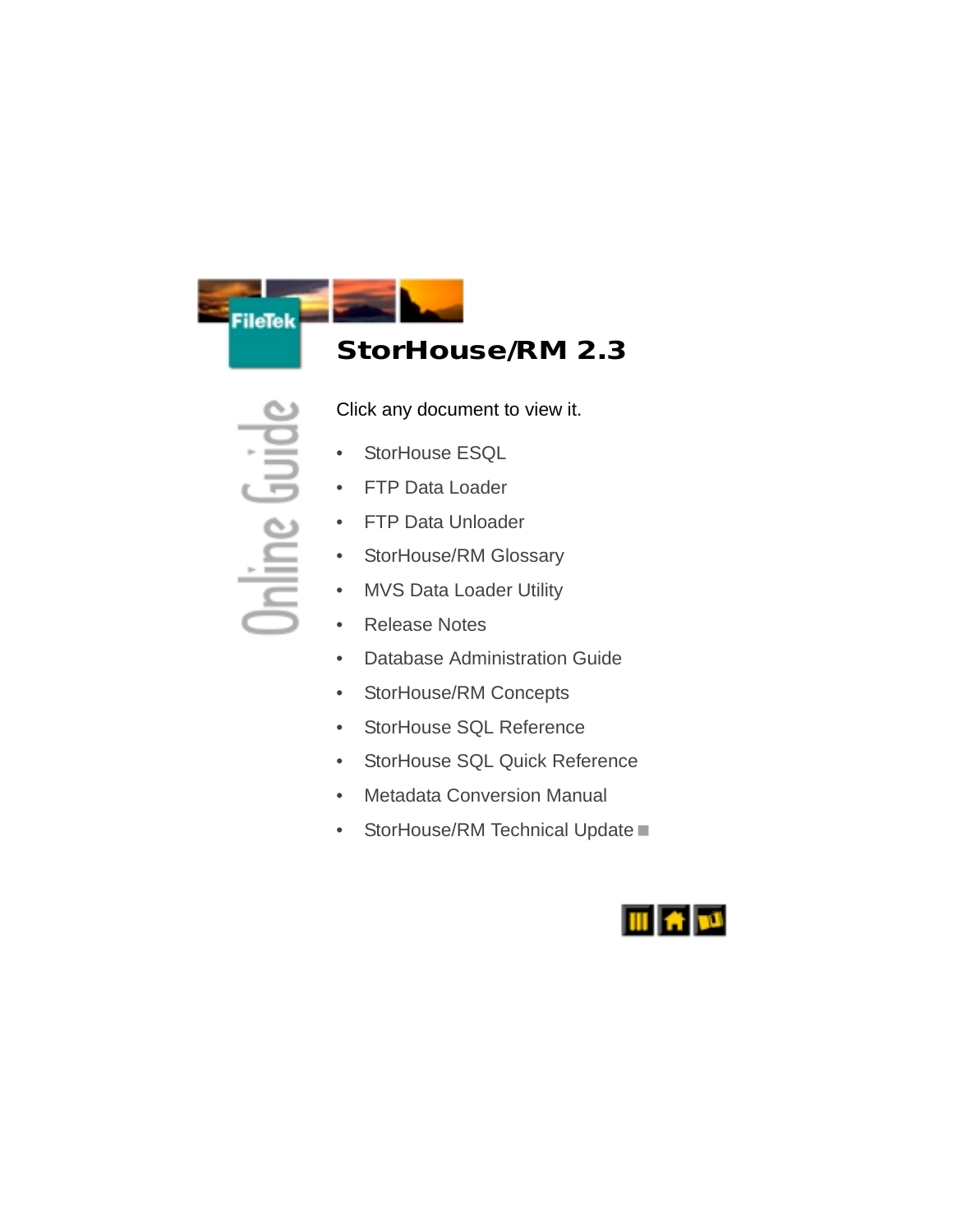

# <span id="page-12-0"></span>**Creating Shortcuts**

You can create a document shortcut in the selection bar at the left of the Control Center framework. A shortcut provides immediate access to the document from the Control Center screen.

To add a document shortcut to the Control Center selection bar:

- 1. On the Control Center File menu, click Configuration Wizard.
- 2. For shortcut type, check Online document, then click Next.
- 3. Type the full path to the document you want to add or browse to the document location.
- 4. Click Next. +

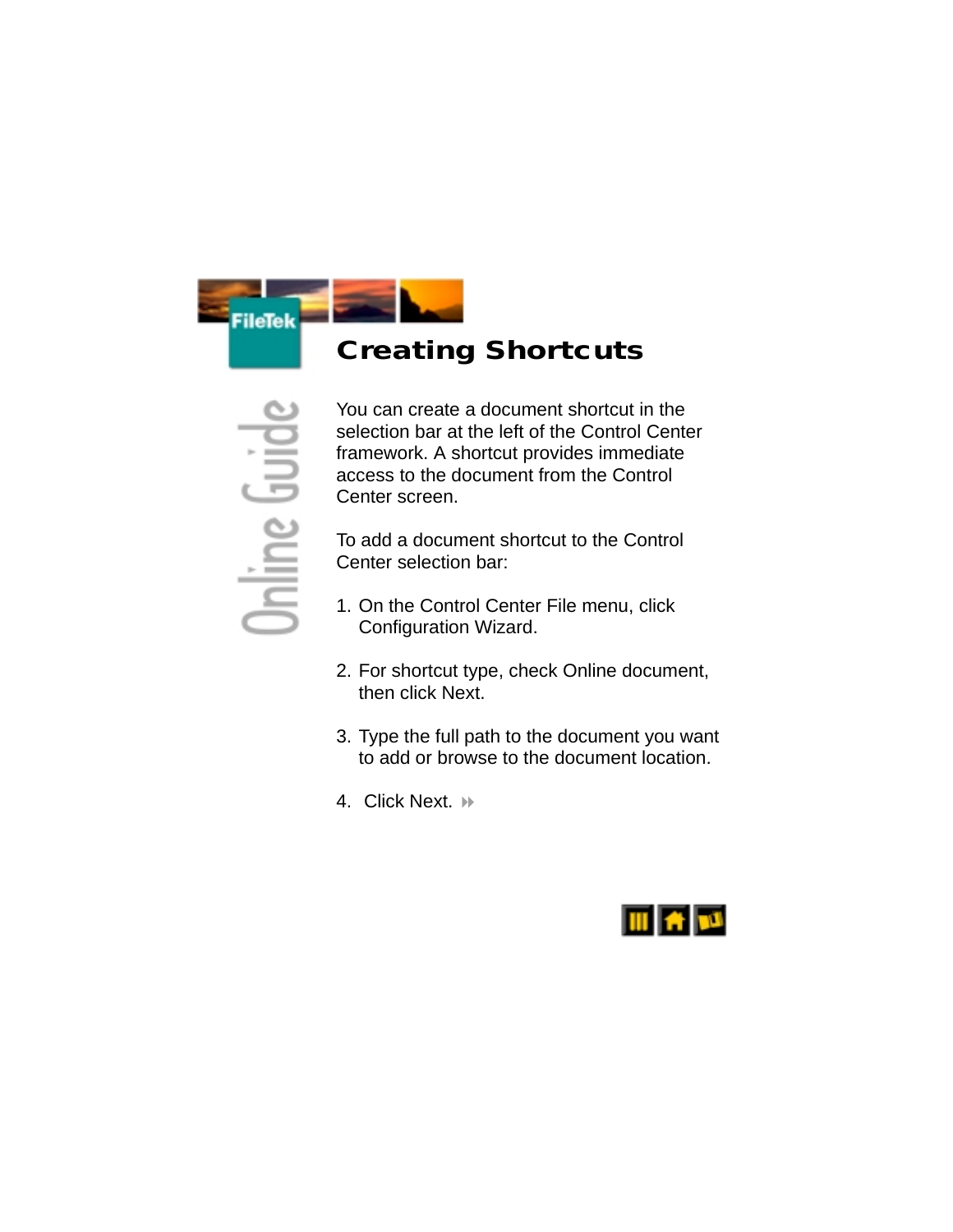

# **Creating Shortcuts (cont.)**

- <span id="page-13-0"></span>5. In the Shortcut name box, accept the default or type a new name for the document. This name will display beneath the document icon in the selection bar.
- 6. Click Finish.

When you click a document shortcut, Control Center launches the appropriate viewer for that document. You must have the appropriate viewer installed to read documents this way.

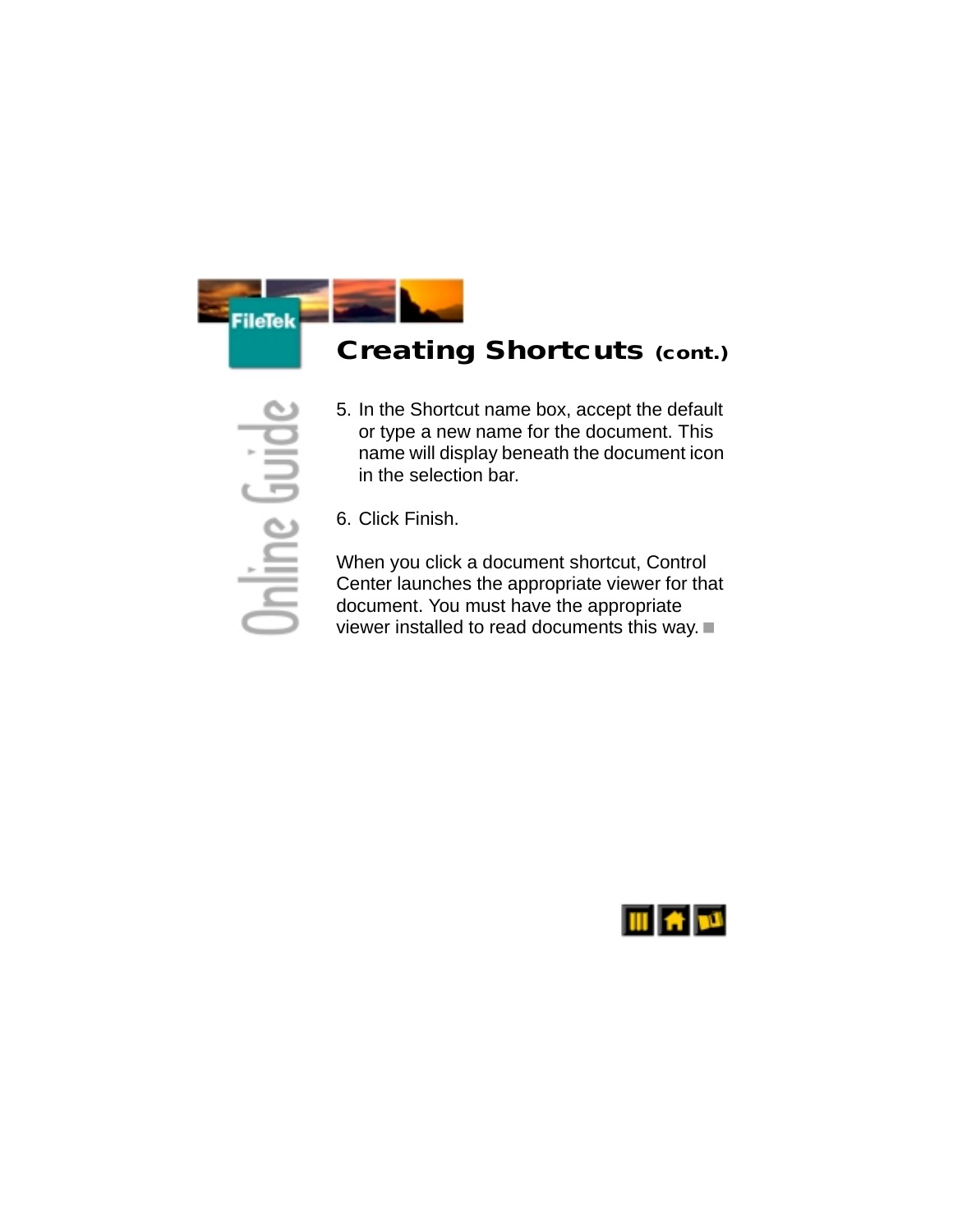

# <span id="page-14-0"></span> **Searching Documents**

You must have a version of Acrobat Reader with the Search Plug-in to search for keywords across all documents on the CD. The CD contains the software that you need.

The first time you use the search feature you must configure your system as follows.

To configure your system for searching:

- 1. On the Acrobat Reader Edit menu, point to Search, then click Query.
- 2. Click Indexes.
- 3. If checked, uncheck Acrobat 4.0 Online Guides.
- 4. Click Add.
- 5. Double-click the Docs folder on this CD.

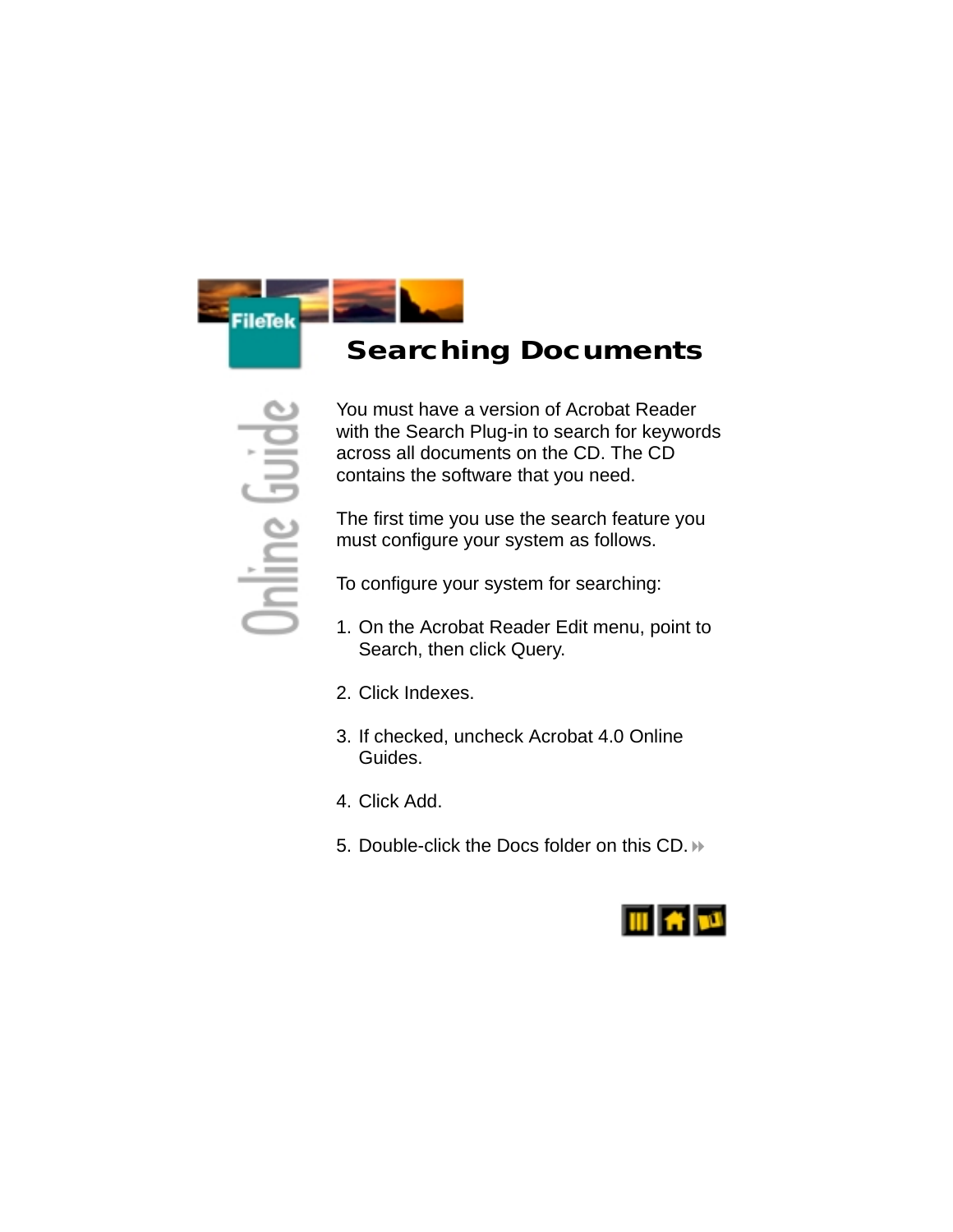**FileTek** 



- <span id="page-15-0"></span>6. Select Master.pdx.
- 7. Click Open.
- 8. Click OK.

To search documents for keywords:

- 1. On the Acrobat Reader Edit menu, select Search, then Query.
- 2. Enter your search criteria.
- 3. Click Search.
- 4. Select a document from the results list and click View.

Repeat step 1 to return to the Results list, then choose Results instead of Query.